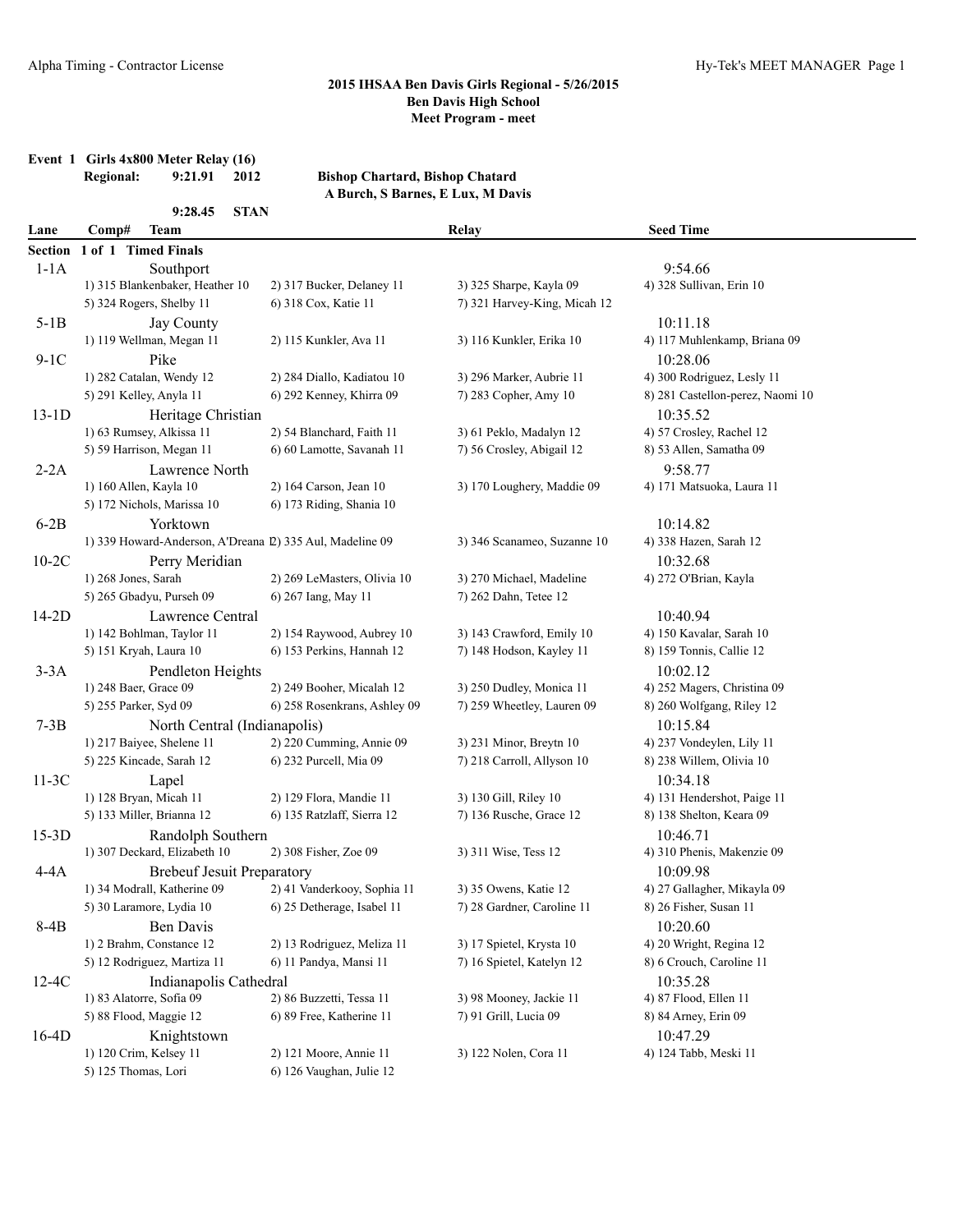#### **Event 2 Girls 100 Meter Dash (16)**

**9 Advance: Top 2 Each Heat plus Next 5 Best Times**

**Regional: 11.86 2014 Lynna Irby, Pike**

**Regional: 11.86 5/27/2014 Lynna Irby, Pike 12.45 STAN**

| Lane | Comp#               | Name               |     | Year School         | <b>Seed Time</b> |             |
|------|---------------------|--------------------|-----|---------------------|------------------|-------------|
|      | Heat 1 of 2 Prelims |                    |     |                     |                  |             |
|      | 204                 | Scaife, Jayla      |     | Muncie Central      | 13.19            |             |
| 2    | 39                  | Smith, Jordan      | 09  | Brebeuf Jesu        | 13.04            |             |
| 3    | 64                  | Ballard, V'Shanell |     | 11 Arsenal Tech     | 12.76            |             |
| 4    | 14                  | Simmons, Kyara     |     | 10 Ben Davis        | 12.46            |             |
| 5    | 175                 | Stewart, Peyton    |     | 12 Lawrence North   | 11.78            | <b>STAN</b> |
| 6    | 302                 | Woods, Oleya       |     | 10 Pike             | 12.50            |             |
| 7    | 334                 | Smalley, Perrie    |     | 11 Wes-Del          | 12.77            |             |
| 8    | 193                 | Franklin, Alexis   | 09. | Mt. Vernon          | 13.05            |             |
|      | Heat 2 of 2 Prelims |                    |     |                     |                  |             |
|      | 205                 | Vargas, Monique    |     | 10 Muncie Central   | 13.15            |             |
| 2    | 190                 | Christensen, Alexa |     | 10 Mt. Vernon       | 13.01            |             |
| 3    | 19                  | Woodson, Ra'Von    |     | 11 Ben Davis        | 12.52            |             |
| 4    | 158                 | Stott, Lakara      |     | 11 Lawrence Central | 12.40            | <b>STAN</b> |
| 5    | 288                 | Irby, Lynna        |     | 10 Pike             | 12.11            | <b>STAN</b> |
| 6    | 32                  | McDuffie, Devin    |     | 11 Brebeuf Jesu     | 12.51            |             |
| 7    | 234                 | Robinson, Chelsea  |     | 12 North Centra     | 12.79            |             |
| 8    | 58                  | Gilbert, Katelyn   | 09  | Heritage Christian  | 13.12            |             |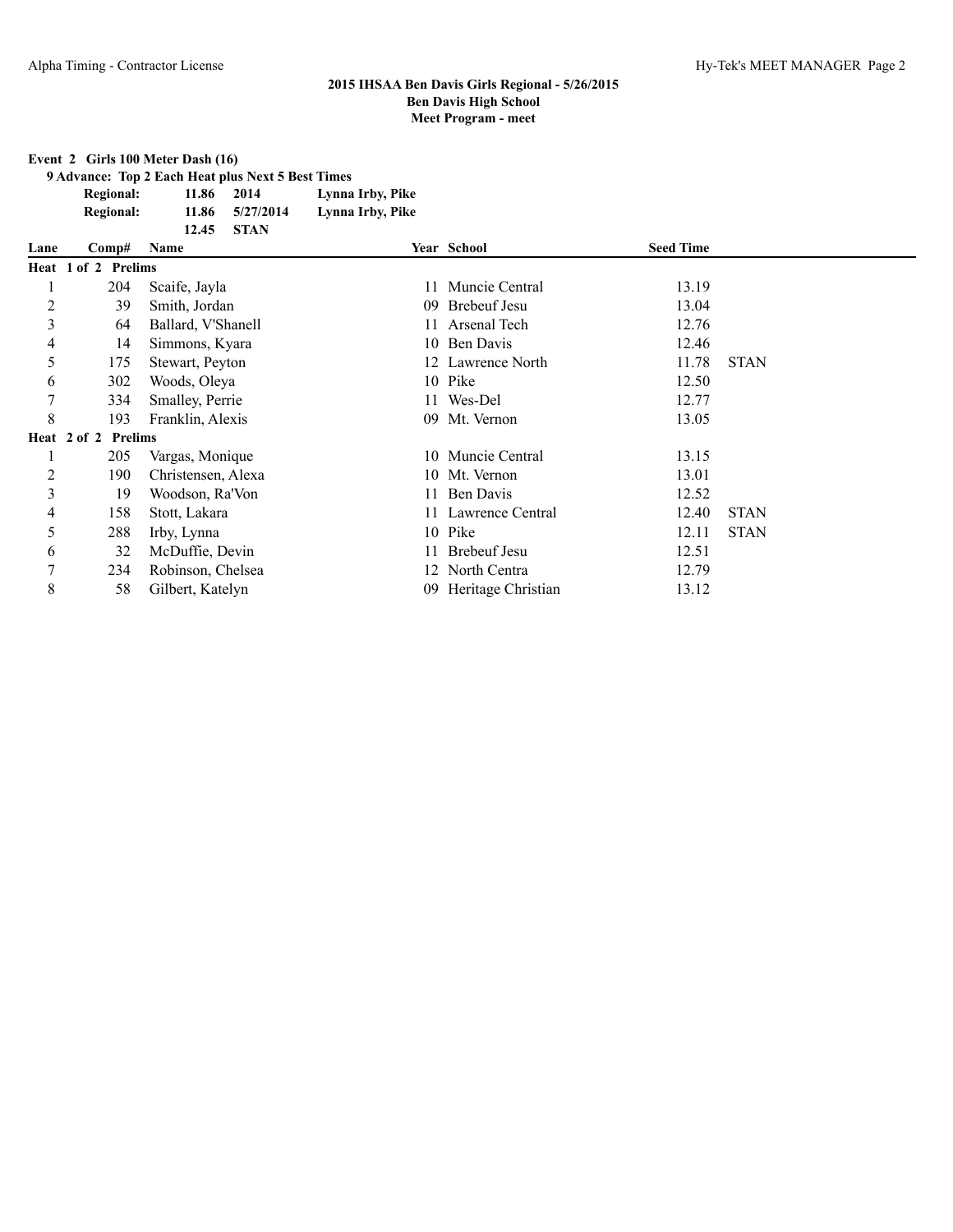**Event 3 Girls 100 Meter Hurdles (17)**

**9 Advance: Top 2 Each Heat plus Next 5 Best Times**

**Regional: 14.33 2005 Ivy - Muncie Central 15.03 STAN**

| Lane | Comp#               |     | Name                |     | Year School          | <b>Seed Time</b> |             |
|------|---------------------|-----|---------------------|-----|----------------------|------------------|-------------|
|      | Heat 1 of 2 Prelims |     |                     |     |                      |                  |             |
|      |                     | 66  | Sims, Jazmyne       |     | 11 Arsenal Tech      | 17.14            |             |
| 2    | 313                 |     | Rudy, Macee         |     | 10 Shenandoah        | 16.91            |             |
| 3    | 294                 |     | Malichi, Jodi       |     | 10 Pike              | 16.35            |             |
| 4    |                     | 96  | Jordan, Cienna      |     | 11 Cathedral         | 15.78            |             |
| 5    | 137                 |     | Sakeuh, Plenseh-Tay |     | 12 Lapel             | 14.89            | <b>STAN</b> |
| 6    | 147                 |     | Herring, Kyndal     |     | 11 Lawrence Central  | 15.79            |             |
| 7    |                     | 8   | Graves, Jordan      |     | 11 Ben Davis         | 16.63            |             |
| 8    |                     | 70  | Ernst, Teresa       |     | 11 Bishop Chartard   | 17.09            |             |
| 9    | 340                 |     | Lorance, Taryn      |     | 10 Yorktown          | 17.49            |             |
|      | Heat 2 of 2 Prelims |     |                     |     |                      |                  |             |
|      |                     | 114 | Dues, Britlyn       |     | 10 Jay County        | 17.37            |             |
| 2    |                     | 52  | Spaulding, Hope     |     | Eastern Hancock      | 16.79            |             |
| 3    |                     | 22  | Crabtree, Hope      |     | 12 Blue River Valley | 16.54            |             |
| 4    | 168                 |     | George, Jalacia     |     | 12 Lawrence North    | 15.71            |             |
| 5    | 199                 |     | Barnes, Aaliyah     | 09. | Muncie Central       | 15.58            |             |
| 6    | 290                 |     | Jenkins, LaBrea     |     | 10 Pike              | 16.10            |             |
| 7    |                     | 67  | Toney, Tessa        |     | 11 Arsenal Tech      | 16.69            |             |
| 8    | 276                 |     | Webber, Bailey      |     | 11 Perry Meridian    | 17.14            |             |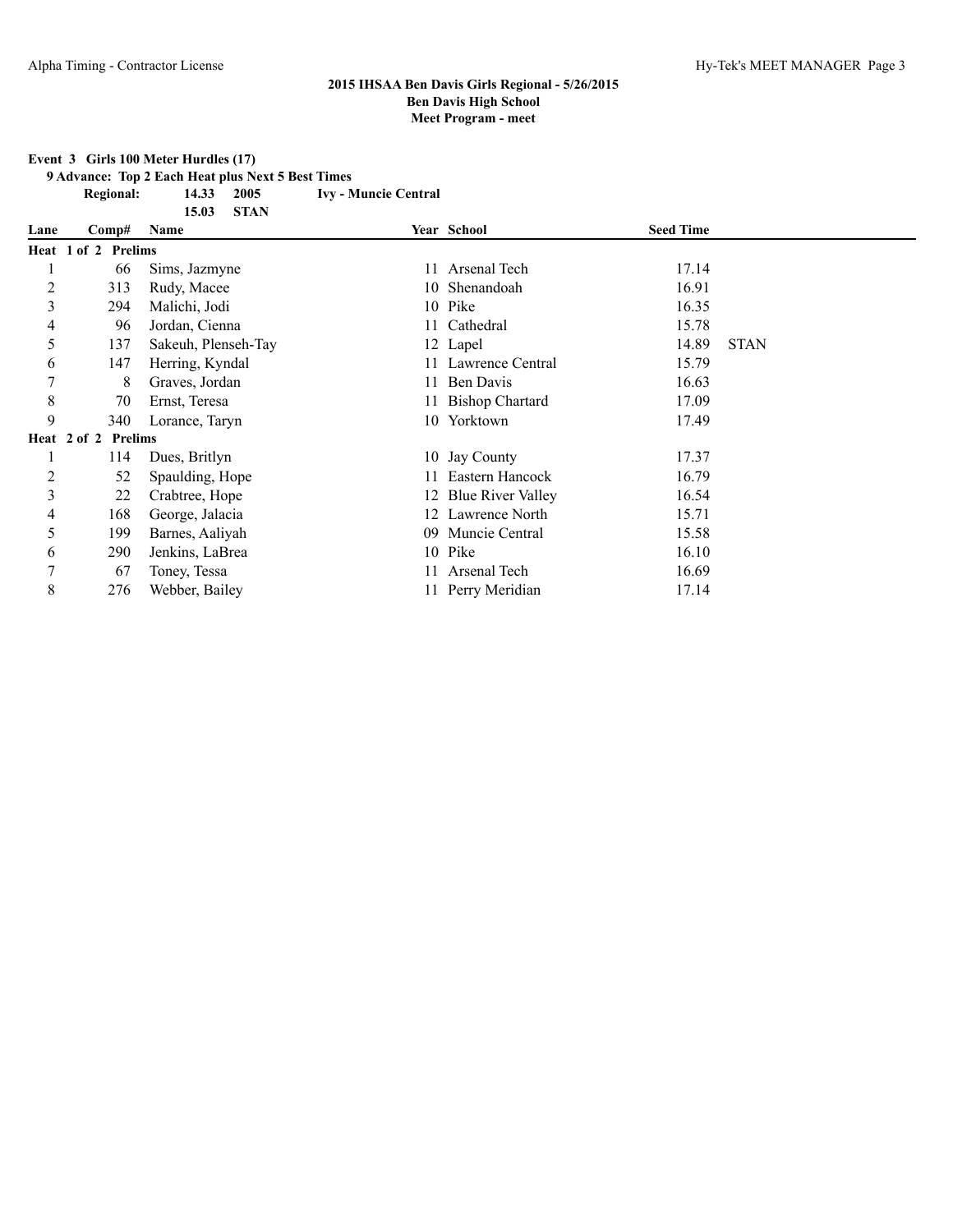#### **Event 4 Girls 200 Meter Dash (16)**

**9 Advance: Top 2 Each Heat plus Next 5 Best Times**

**25.49 STAN**

**Regional: 24.47 2012 Chelsea Yeadon, Pike**

| Lane | Comp#               | Name               |     | Year School           | <b>Seed Time</b> |             |
|------|---------------------|--------------------|-----|-----------------------|------------------|-------------|
|      | Heat 1 of 2 Prelims |                    |     |                       |                  |             |
|      | 181                 | DiBiasio, Katarina |     | 10 Monroe Central     | 27.96            |             |
| 2    | 337                 | Claxton, Brandi    |     | 12 Yorktown           | 27.44            |             |
| 3    | 58                  | Gilbert, Katelyn   |     | 09 Heritage Christian | 26.75            |             |
| 4    | 288                 | Irby, Lynna        |     | 10 Pike               | 25.05            | <b>STAN</b> |
| 5    | 234                 | Robinson, Chelsea  |     | 12 North Centra       | 25.83            |             |
| 6    | 191                 | Coleman, Olivia    |     | 12 Mt. Vernon         | 25.84            |             |
|      | 334                 | Smalley, Perrie    |     | 11 Wes-Del            | 26.93            |             |
| 8    | 49                  | Gray, Karlee       | 11. | Eastern Hancock       | 27.49            |             |
|      | Heat 2 of 2 Prelims |                    |     |                       |                  |             |
|      | 263                 | Gayden, Terranecia |     | 10 Perry Meridian     | 27.66            |             |
| 2    | 140                 | Wyant, Tylor       |     | 10 Lapel              | 27.23            |             |
| 3    | 158                 | Stott, Lakara      |     | 11 Lawrence Central   | 26.18            |             |
| 4    | 175                 | Stewart, Peyton    |     | 12 Lawrence North     | 25.11            | <b>STAN</b> |
| 5    | 14                  | Simmons, Kyara     |     | 10 Ben Davis          | 25.52            |             |
| 6    | 302                 | Woods, Oleya       |     | 10 Pike               | 26.16            |             |
| 7    | 221                 | Flemings, Amoni    |     | 11 North Centra       | 26.79            |             |
| 8    | 42                  | Brown, Autumn      |     | 11 Covenant Chr       | 27.57            |             |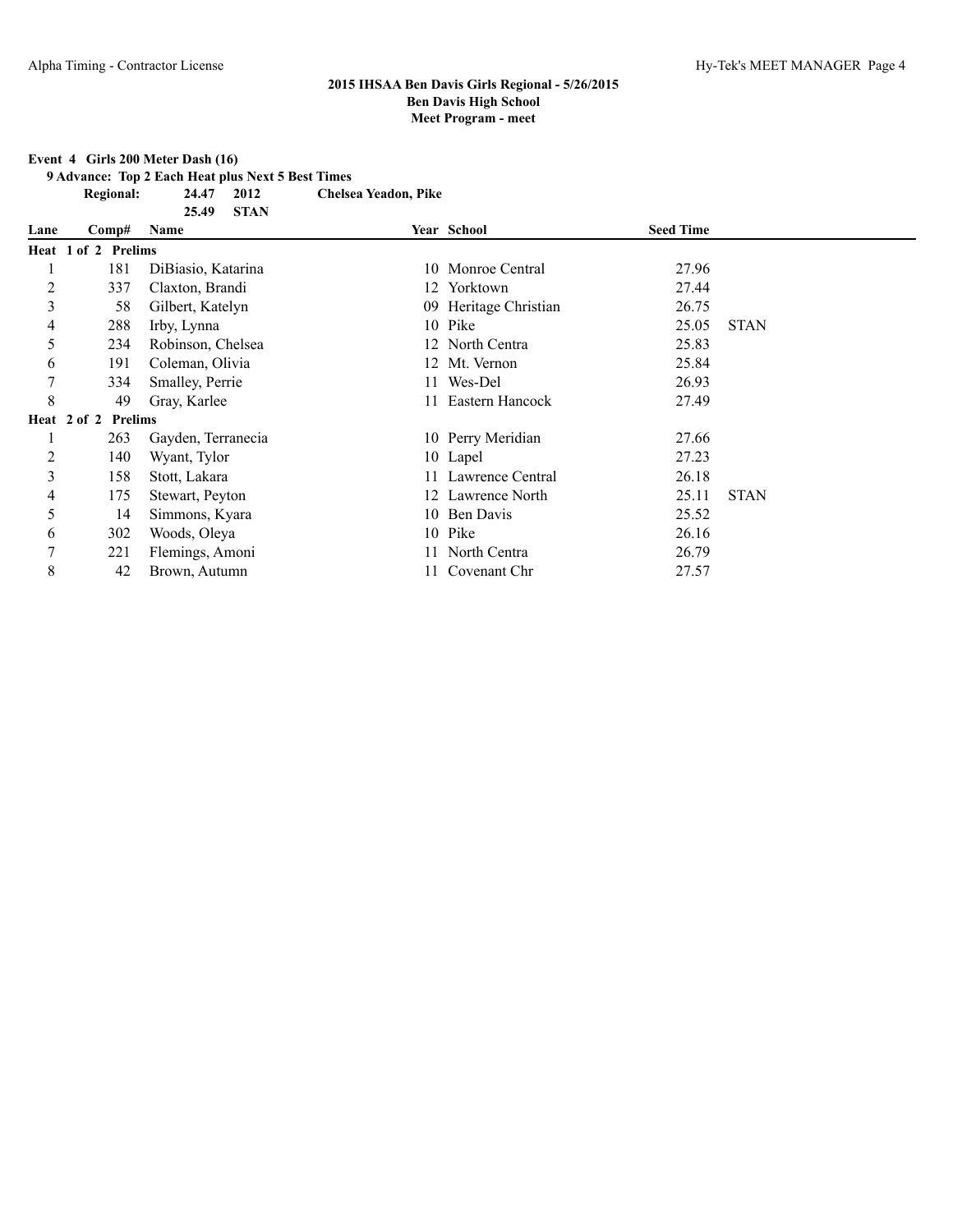|                |                             | Event $5$ Girls 1600 Meter Run $(16)$ |                                |                    |                  |  |
|----------------|-----------------------------|---------------------------------------|--------------------------------|--------------------|------------------|--|
|                | <b>Regional:</b>            | 5:03.98<br>2000                       | <b>Kremer - Bishop Chatard</b> |                    |                  |  |
|                |                             | <b>STAN</b><br>5:01.55                |                                |                    |                  |  |
| Lane           | Comp#                       | <b>Name</b>                           |                                | Year School        | <b>Seed Time</b> |  |
|                | Section 1 of 1 Timed Finals |                                       |                                |                    |                  |  |
|                | 83                          | Alatorre, Sofia                       |                                | 09 Cathedral       | 5:32.90          |  |
| $\overline{c}$ | 248                         | Baer, Grace                           | 09                             | Pendleton Heights  | 5:34.63          |  |
| 3              | 89                          | Free, Katherine                       |                                | Cathedral          | 5:10.64          |  |
| 4              | 148                         | Hodson, Kayley                        |                                | Lawrence Central   | 5:22.78          |  |
| 5              | 27                          | Gallagher, Mikayla                    | 09                             | Brebeuf Jesu       | 5:25.43          |  |
| 6              | 317                         | Bucker, Delaney                       | 11                             | Southport          | 5:31.96          |  |
| 7              | 119                         | Wellman, Megan                        | 11                             | Jay County         | 5:36.50          |  |
| 8              | 46                          | Huber, Emily                          |                                | 12 Decatur Central | 5:40.25          |  |
| 9              | 207                         | Brock, Catherine                      |                                | 10 New Castle      | 5:43.68          |  |
| 10             | 269                         | LeMasters, Olivia                     |                                | 10 Perry Meridian  | 5:44.33          |  |
| 11             | 160                         | Allen, Kayla                          |                                | 10 Lawrence North  | 5:44.70          |  |
| 12             | 44                          | McKinney, Hannah                      |                                | 12 Daleville       | 5:45.10          |  |
| 13             | 245                         | Palmer, Jessica                       | 12                             | Park Tudor         | 5:46.44          |  |
| 14             | 186                         | Norris, Aubrey                        | 09                             | Monroe Central     | 5:48.53          |  |
| 16             | 202                         | Isom, Delyn                           |                                | Muncie Central     | 5:57.20          |  |
| 17             | 338                         | Hazen, Sarah                          |                                | 12 Yorktown        | 5:57.20          |  |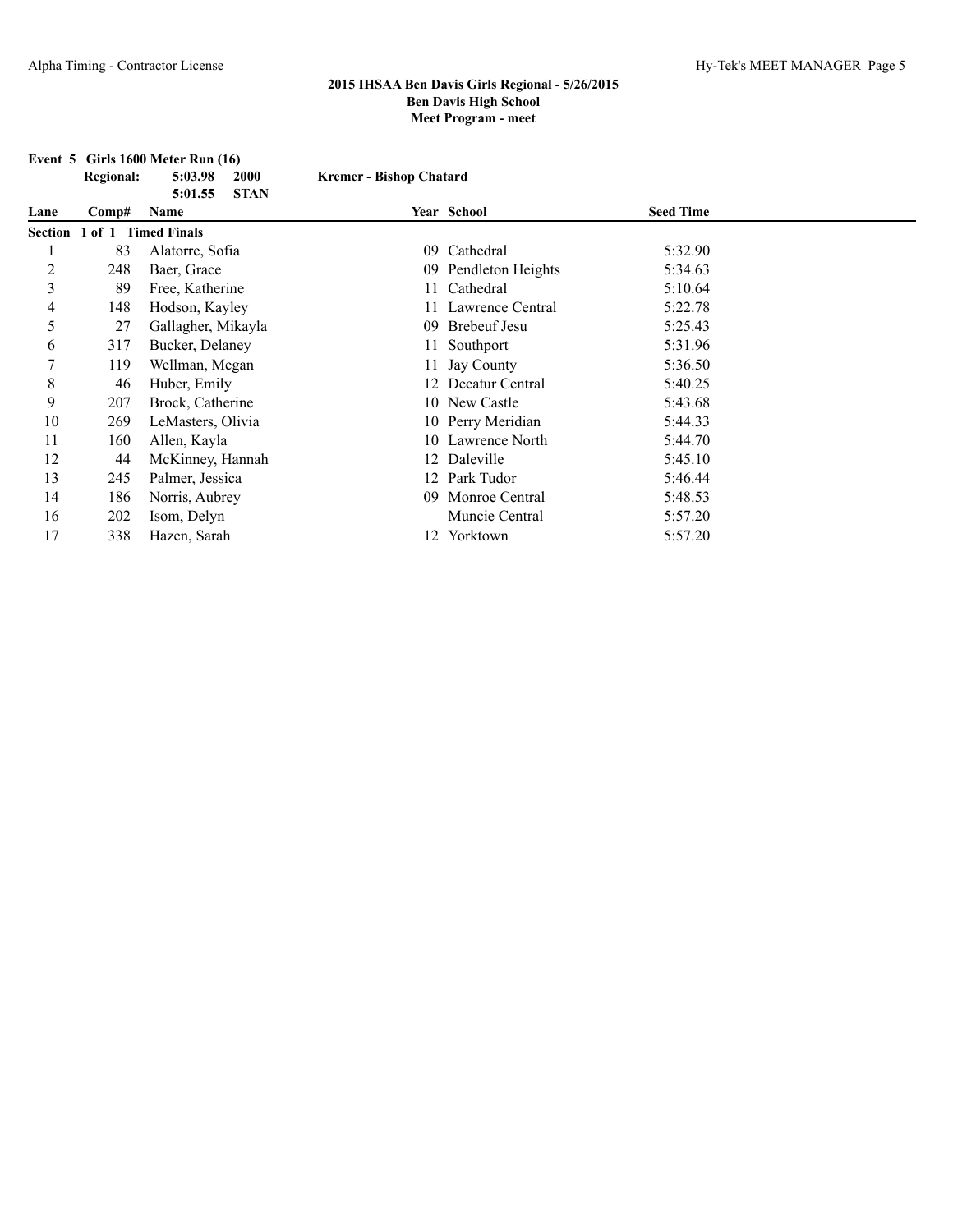#### **Event 6 Girls 4x100 Meter Relay (16) Regional: 47.23 2012 Pike, Pike**

**M Haney, J McFadden, C Yeadon, M Yeadon**

|                | 48.85<br><b>STAN</b>              |                              |                               |                              |  |
|----------------|-----------------------------------|------------------------------|-------------------------------|------------------------------|--|
| Lane           | Comp#<br><b>Team</b>              |                              | Relay                         | <b>Seed Time</b>             |  |
|                | Section 1 of 2 Timed Finals       |                              |                               |                              |  |
| 1              | Yorktown                          |                              |                               | 52.67                        |  |
|                | 1) 343 Murr, Kendall 10           | 2) 342 Morgan, Kelsey 09     | 3) 345 Reed, Olivia 10        | 4) 337 Claxton, Brandi 12    |  |
| $\overline{c}$ | Muncie Central                    |                              |                               | 52.16                        |  |
|                | 1) 199 Barnes, Aaliyah 09         | 2) 205 Vargas, Monique 10    | 3) 200 Carter, Nyla 10        | 4) 204 Scaife, Jayla 11      |  |
| 3              | <b>Indpls Cardinal Ritter</b>     |                              |                               | 52.03                        |  |
|                | 1) 104 Briggs, Tarren 12          | 2) 107 Hummer, Valarie 11    | 3) 109 Searcey, Ralita 12     | 4) 112 Whitfield, Whitney 12 |  |
|                | 5) 110 Shembre, Phoebe 10         | 6) 108 Rooney, Chloe 09      |                               |                              |  |
| 4              | Indianapolis Cathedral            |                              |                               | 51.52                        |  |
|                | 1) 99 Page, Dominique 11          | 2) 93 Henderson, Chloe 09    | 3) 100 Sanders, Olivia 11     | 4) 92 Hay, Danielle 09       |  |
|                | 5) 97 Kaster, Bridget 11          | 6) 95 Jones, Dashonti 10     | 7) 94 Hendricks, Libby 11     | 8) 101 Widel, Constanza 09   |  |
| 5              | Lapel                             |                              |                               | 52.00                        |  |
|                | 1) 127 Addington, Tera 11         | 2) 133 Miller, Brianna 12    | 3) 132 Miller, Brandi 11      | 4) 134 Ratzlaff, Lilly 11    |  |
|                | 5) 138 Shelton, Keara 09          | 6) 139 Voegele, Samantha 10  | 7) 140 Wyant, Tylor 10        |                              |  |
| 6              | Perry Meridian                    |                              |                               | 52.00                        |  |
|                | 1) 263 Gayden, Terranecia 10      | 2) 264 Gayden, Tyunna        | 3) 276 Webber, Bailey 11      | 4) 274 Person, Gabrielle     |  |
|                | 5) 275 Waterman, Danielle 12      | 6) 271 Newhouse, Ariana 12   |                               |                              |  |
| 7              | Randolph Southern                 |                              |                               | 52.66                        |  |
|                | 1) 312 Wissel, Samantha 10        | 2) 306 Dalzell, Ashton 10    | 3) 309 Kramer, Kennedy 10     | 4) 304 Allen, Kearstin 11    |  |
|                | Section 2 of 2 Timed Finals       |                              |                               |                              |  |
| 1              | Indianapolis Bishop Chatard       |                              |                               | 50.67                        |  |
|                | 1) 77 Ridge, Carly 12             | 2) 73 Kimack, Jenna 11       | 3) 72 Kelly-Hooks, Kennedy 12 | 4) 75 Murray, Mariah 11      |  |
|                | 5) 69 Coan, Rebecca 11            | 6) 68 Chapman, Erin 11       | 7) 78 Rose, Nesa 11           |                              |  |
| $\overline{2}$ | <b>Brebeuf Jesuit Preparatory</b> |                              |                               | 50.00                        |  |
|                | 1) 39 Smith, Jordan 09            | 2) 23 Anderson, Yasmine 09   | 3) 36 Ozobu, Gold 12          | 4) 32 McDuffie, Devin 11     |  |
|                | 5) 31 McCarroll, Dorian 11        | 6) 29 Kumar, Shaili 11       | 7) 38 Sakai, Alexandra 09     | 8) 24 Brase, Samantha 10     |  |
| 3              | Lawrence Central                  |                              |                               | 49.87                        |  |
|                | 1) 158 Stott, Lakara 11           | 2) 145 Harper, Adreana 09    | 3) 155 Simmons, De'Aira 09    | 4) 147 Herring, Kyndal 11    |  |
|                | 5) 152 Norwood, Jai-lyn 09        | 6) 149 Jones, Jimmesia 09    | 7) 156 Smith, Kayla 12        | 8) 146 Harris, Caroline 10   |  |
| 4              | Ben Davis                         |                              |                               | 47.74<br><b>STAN</b>         |  |
|                | 1) 3 Brown, Sheniya 09            | 2) 5 Collier, Dajia 11       | 3) 14 Simmons, Kyara 10       | 4) 19 Woodson, Ra'Von 11     |  |
|                | 5) 4 Campbell, Ralen 10           | 6) 15 Simms, Jaylinn 10      | 7) 9 Jones, Di'Aira 09        | 8) 21 Young, Erynn 11        |  |
| 5              | North Central (Indianapolis)      |                              |                               | 48.45<br><b>STAN</b>         |  |
|                | 1) 236 Stapleton, Dezi 10         | 2) 230 Miles, Amani 10       | 3) 221 Flemings, Amoni 11     | 4) 234 Robinson, Chelsea 12  |  |
|                | 5) 228 Maxey, Jennie Lee 10       | 6) 223 Gibson, Raven 11      | 7) 224 Jones, Courtney 10     | 8) 219 Carson, Jasmine 09    |  |
| 6              | Pike                              |                              |                               | 49.01                        |  |
|                | 1) 289 Jackson, Kim 12            | 2) 299 Rascoe, LeRae 10      | 3) 302 Woods, Oleya 10        | 4) 303 Wright, Mikayla 10    |  |
|                | 5) 297 Martin, Sydney 10          | 6) 286 Gray, Ariel 12        | 7) 287 Greene, Victoria 11    | 8) 279 Brown, Sandra 11      |  |
| $\tau$         | Lawrence North                    |                              |                               | 50.38                        |  |
|                | 1) 161 Bailey, Ravin 12           | 2) 162 Brown, Breanna 11     | 3) 163 Byrd, Geneva 10        | 4) 166 Colvin, Nijah 10      |  |
|                | 5) 167 Corbin, Hayli 12           | 6) 168 George, Jalacia 12    | 7) 175 Stewart, Peyton 12     | 8) 177 Windler, Sierra 10    |  |
| 8              | Southport                         |                              |                               | 50.88                        |  |
|                | 1) 319 Elliot, Chloe 09           | 2) 322 King, Cederia 11      | 3) 330 Walker, Alexa 12       | 4) 326 Shook, Shelby 12      |  |
|                | 5) 327 Speiser, Jaclyn 09         | 6) 329 Vidaurre, Andrea 09   | 7) 323 Macy, Britni 11        | 8) 331 Wright, Shayla 12     |  |
| 9              | Mt. Vernon                        |                              |                               | 51.16                        |  |
|                | 1) 188 Benbow, Aubri 12           | 2) 190 Christensen, Alexa 10 | 3) 192 Davis, Hannah 11       | 4) 193 Franklin, Alexis 09   |  |
|                | 5) 194 Gibson, Kiara 09           | 6) 195 King, Maddy 10        |                               |                              |  |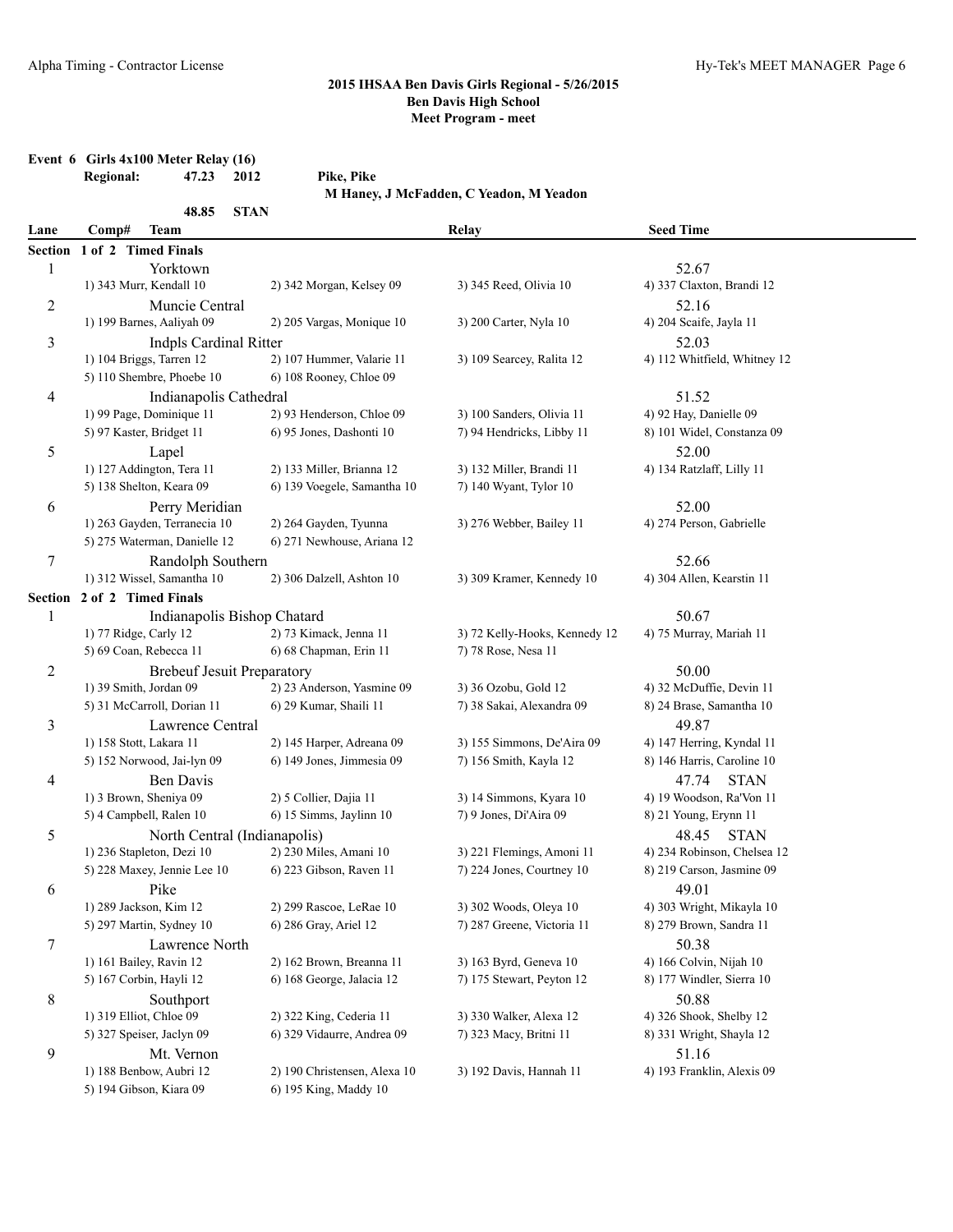| Event 7 Girls 400 Meter Dash (16) |       |             |                  |
|-----------------------------------|-------|-------------|------------------|
| Regional:                         | 55.09 | 2014        | Lynna Irby, Pike |
| <b>Regional:</b>                  | 55.09 | 5/27/2014   | Lynna Irby, Pike |
|                                   | 58.39 | <b>STAN</b> |                  |

| Lane           | Comp#               | Name                |     | Year School            | <b>Seed Time</b> |             |
|----------------|---------------------|---------------------|-----|------------------------|------------------|-------------|
| Section        | 1 of 2 Timed Finals |                     |     |                        |                  |             |
| $\overline{c}$ | 181                 | DiBiasio, Katarina  |     | 10 Monroe Central      | 1:04.98          |             |
| 3              | 321                 | Harvey-King, Micah  |     | 12 Southport           | 1:02.70          |             |
| 4              | 314                 | Awosanya, Olatundun | 11  | Southport              | 1:01.54          |             |
| 5              | 201                 | Haggard, Shelby     |     | 12 Muncie Central      | 1:02.20          |             |
| 6              | 178                 | Watkins, Monica     |     | 10 Liberty Christian   | 1:02.22          |             |
| 7              | 96                  | Jordan, Cienna      | 11. | Cathedral              | 1:02.74          |             |
| 8              | 185                 | Kear, Zoee          |     | Monroe Central         | 1:08.36          |             |
| Section        | 2 of 2 Timed Finals |                     |     |                        |                  |             |
|                | 226                 | Lehman, Alicia      | 09  | North Centra           | 1:01.07          |             |
| 2              | 69                  | Coan, Rebecca       | 11. | <b>Bishop Chartard</b> | 59.45            |             |
| 3              | 271                 | Newhouse, Ariana    |     | 12 Perry Meridian      | 58.87            |             |
| 4              | 288                 | Irby, Lynna         |     | 10 Pike                | 56.38            | <b>STAN</b> |
| 5              | 191                 | Coleman, Olivia     |     | 12 Mt. Vernon          | 57.61            | <b>STAN</b> |
| 6              | 55                  | Bradley, Isabel     | Ħ.  | Heritage Christian     | 58.73            |             |
| 7              | 224                 | Jones, Courtney     |     | 10 North Centra        | 58.90            |             |
| 8              | 297                 | Martin, Sydney      |     | 10 Pike                | 1:00.54          |             |
| 9              | 140                 | Wyant, Tylor        |     | 10 Lapel               | 1:01.33          |             |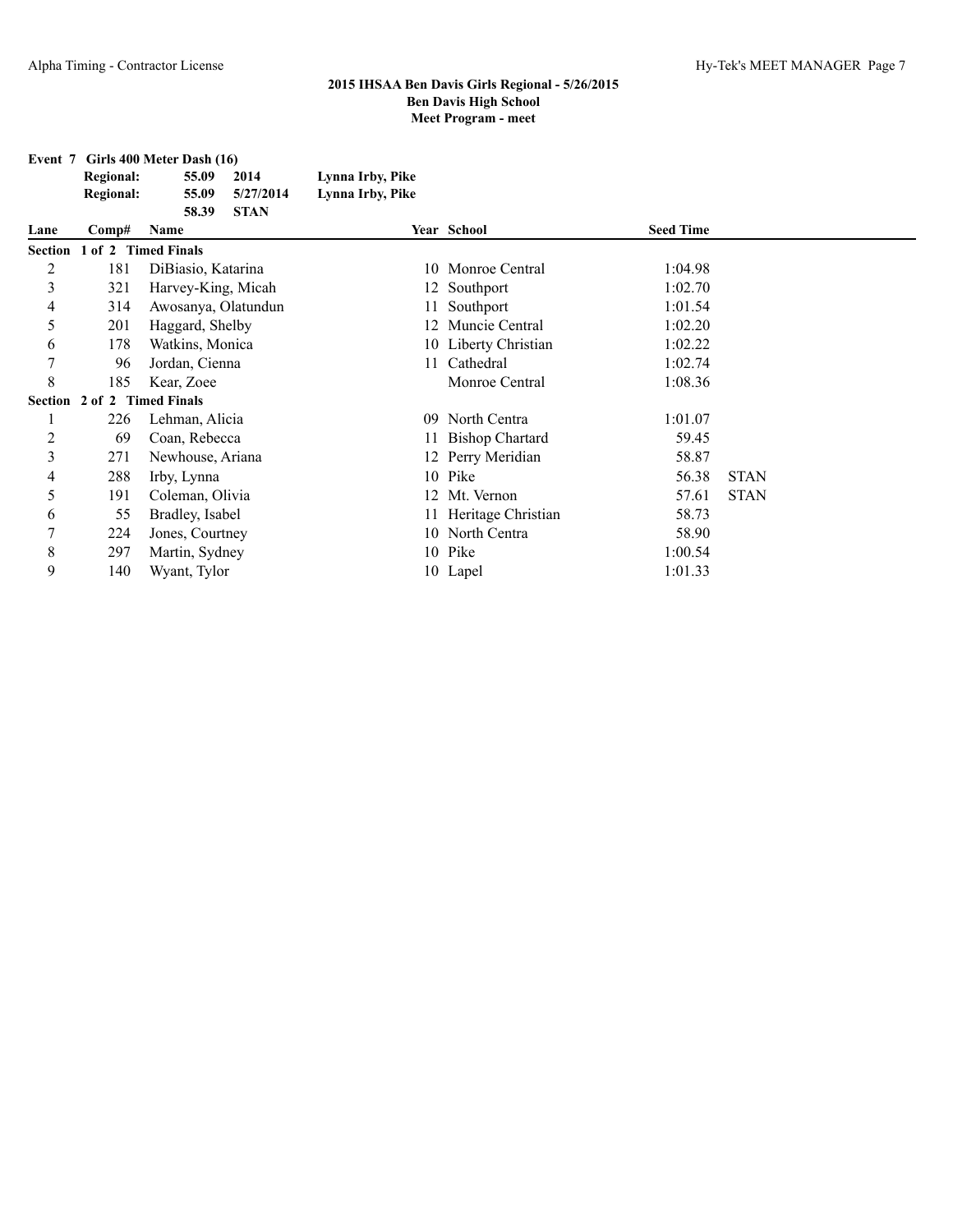| Event 8 Girls 300 Meter Hurdles (16) |       |             |                           |  |  |
|--------------------------------------|-------|-------------|---------------------------|--|--|
| <b>Regional:</b>                     | 43.10 | 2014        | Plenseh-tay Sakeuh, Lapel |  |  |
| <b>Regional:</b>                     | 43.10 | 5/27/2014   | Plenseh-tay Sakeuh, Lapel |  |  |
|                                      | 45.10 | <b>STAN</b> |                           |  |  |
|                                      |       |             |                           |  |  |

| Lane    | Comp#                       | Name                |     | Year School            | <b>Seed Time</b> |             |
|---------|-----------------------------|---------------------|-----|------------------------|------------------|-------------|
|         | Section 1 of 2 Timed Finals |                     |     |                        |                  |             |
| 2       | 344                         | Rapp, Hannah        |     | 09 Yorktown            | 49.62            |             |
| 3       | 157                         | Steinhardt, Sydney  |     | 10 Lawrence Central    | 49.47            |             |
| 4       | 287                         | Greene, Victoria    |     | 11 Pike                | 48.80            |             |
| 5       | 155                         | Simmons, De'Aira    |     | 09 Lawrence Central    | 48.84            |             |
| 6       | 294                         | Malichi, Jodi       |     | 10 Pike                | 48.95            |             |
| 7       | 184                         | Huddleston, Marissa | 09. | Monroe Central         | 49.53            |             |
| 8       | 199                         | Barnes, Aaliyah     | 09. | Muncie Central         | 50.21            |             |
| Section | 2 of 2 Timed Finals         |                     |     |                        |                  |             |
|         | 52                          | Spaulding, Hope     |     | Eastern Hancock        | 48.48            |             |
| 2       | 36                          | Ozobu, Gold         |     | 12 Brebeuf Jesu        | 47.87            |             |
| 3       | 70                          | Ernst, Teresa       | 11. | <b>Bishop Chartard</b> | 47.47            |             |
| 4       | 137                         | Sakeuh, Plenseh-Tay |     | 12 Lapel               | 44.69            | <b>STAN</b> |
| 5       | 100                         | Sanders, Olivia     | 11  | Cathedral              | 47.02            |             |
| 6       | 276                         | Webber, Bailey      |     | 11 Perry Meridian      | 47.39            |             |
| 7       | 188                         | Benbow, Aubri       | 12  | Mt. Vernon             | 47.77            |             |
| 8       | 168                         | George, Jalacia     |     | 12 Lawrence North      | 48.37            |             |
| 9       | 5                           | Collier, Dajia      | 11  | Ben Davis              | 48.73            |             |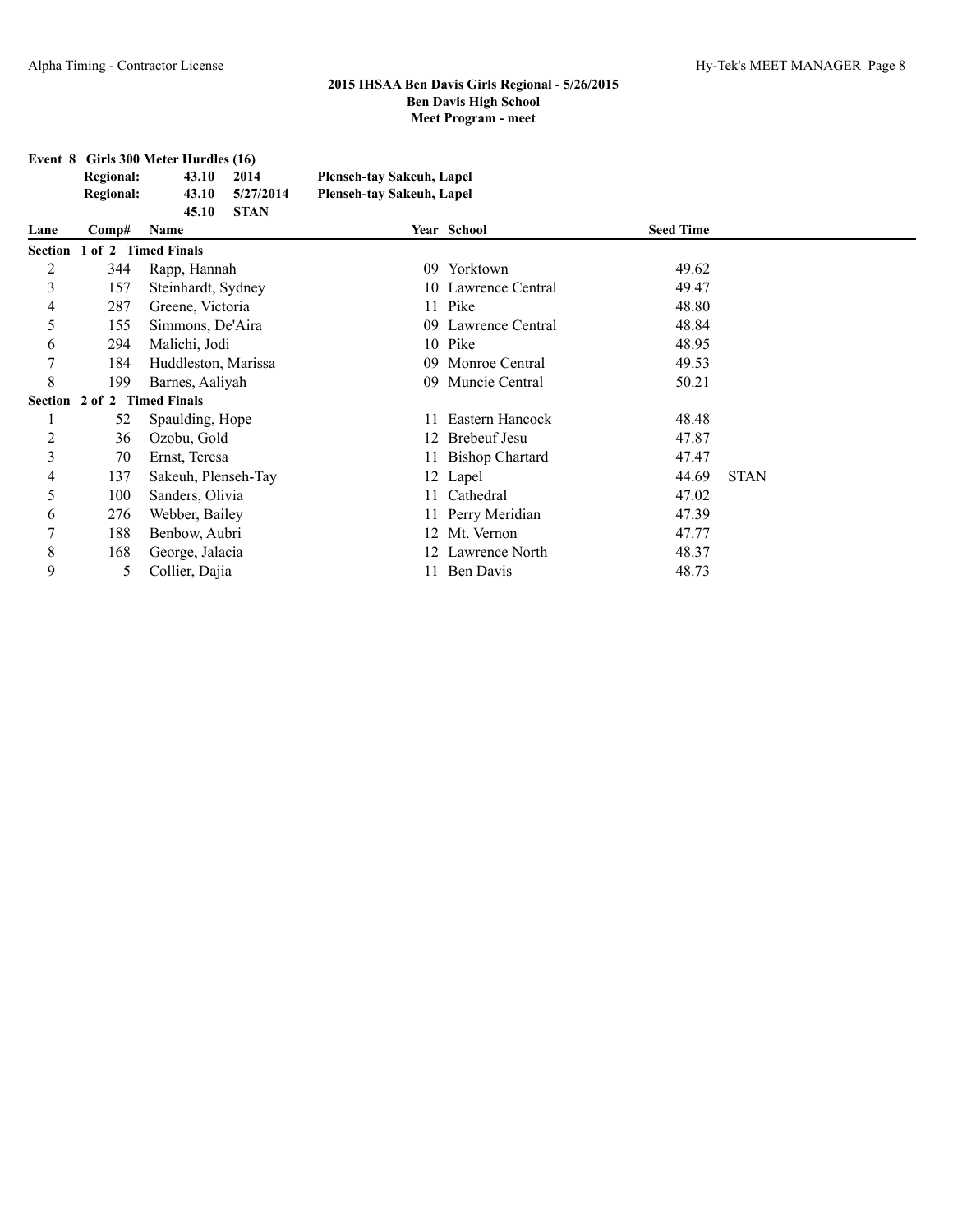|                |                  | Event 9 Girls 800 Meter Run (17) |                               |                      |                  |             |
|----------------|------------------|----------------------------------|-------------------------------|----------------------|------------------|-------------|
|                | <b>Regional:</b> | 2:13.31<br>2004                  | <b>Kincy - Lawrence North</b> |                      |                  |             |
|                |                  | <b>STAN</b><br>2:16.53           |                               |                      |                  |             |
| Lane           | Comp#            | Name                             |                               | <b>Year School</b>   | <b>Seed Time</b> |             |
| <b>Section</b> |                  | 1 of 2 Timed Finals              |                               |                      |                  |             |
| $1-1A$         | 115              | Kunkler, Ava                     |                               | 11 Jay County        | 2:33.29          |             |
| $2-2A$         | 116              | Kunkler, Erika                   |                               | 10 Jay County        | 2:34.28          |             |
| $3-3A$         | 346              | Scanameo, Suzanne                |                               | 10 Yorktown          | 2:38.09          |             |
|                |                  | Section 2 of 2 Timed Finals      |                               |                      |                  |             |
| $1-1A$         | 328              | Sullivan, Erin                   |                               | 10 Southport         | 2:15.89          | <b>STAN</b> |
| $5-1B$         | 102              | Blake, Kendall                   |                               | 10 Cardinal Ritter   | 2:22.30          |             |
| $9-1C$         | 217              | Baiyee, Shelene                  |                               | 11 North Centra      | 2:25.88          |             |
| $13-1D$        | 315              | Blankenbaker, Heather            |                               | 10 Southport         | 2:30.47          |             |
| $2-2A$         | 280              | Campbell, Danielle               |                               | 12 Pike              | 2:18.27          |             |
| $6-2B$         | 34               | Modrall, Katherine               | 09.                           | Brebeuf Jesu         | 2:22.68          |             |
| $10-2C$        | 20               | Wright, Regina                   |                               | 12 Ben Davis         | 2:27.23          |             |
| $14-2D$        | 148              | Hodson, Kayley                   |                               | 11 Lawrence Central  | 2:30.93          |             |
| $3-3A$         | 89               | Free, Katherine                  | 11                            | Cathedral            | 2:19.17          |             |
| $7-3B$         | 213              | Smith, Anna                      |                               | 12 New Castle        | 2:25.01          |             |
| $11-3C$        | 252              | Magers, Christina                |                               | 09 Pendleton Heights | 2:29.39          |             |
| 4-4A           | 2                | Brahm, Constance                 |                               | 12 Ben Davis         | 2:21.83          |             |
| $8-4B$         | 173              | Riding, Shania                   |                               | 10 Lawrence North    | 2:25.30          |             |
| $12-4C$        | 239              | Beagle, Jenna                    | 09                            | Park Tudor           | 2:29.85          |             |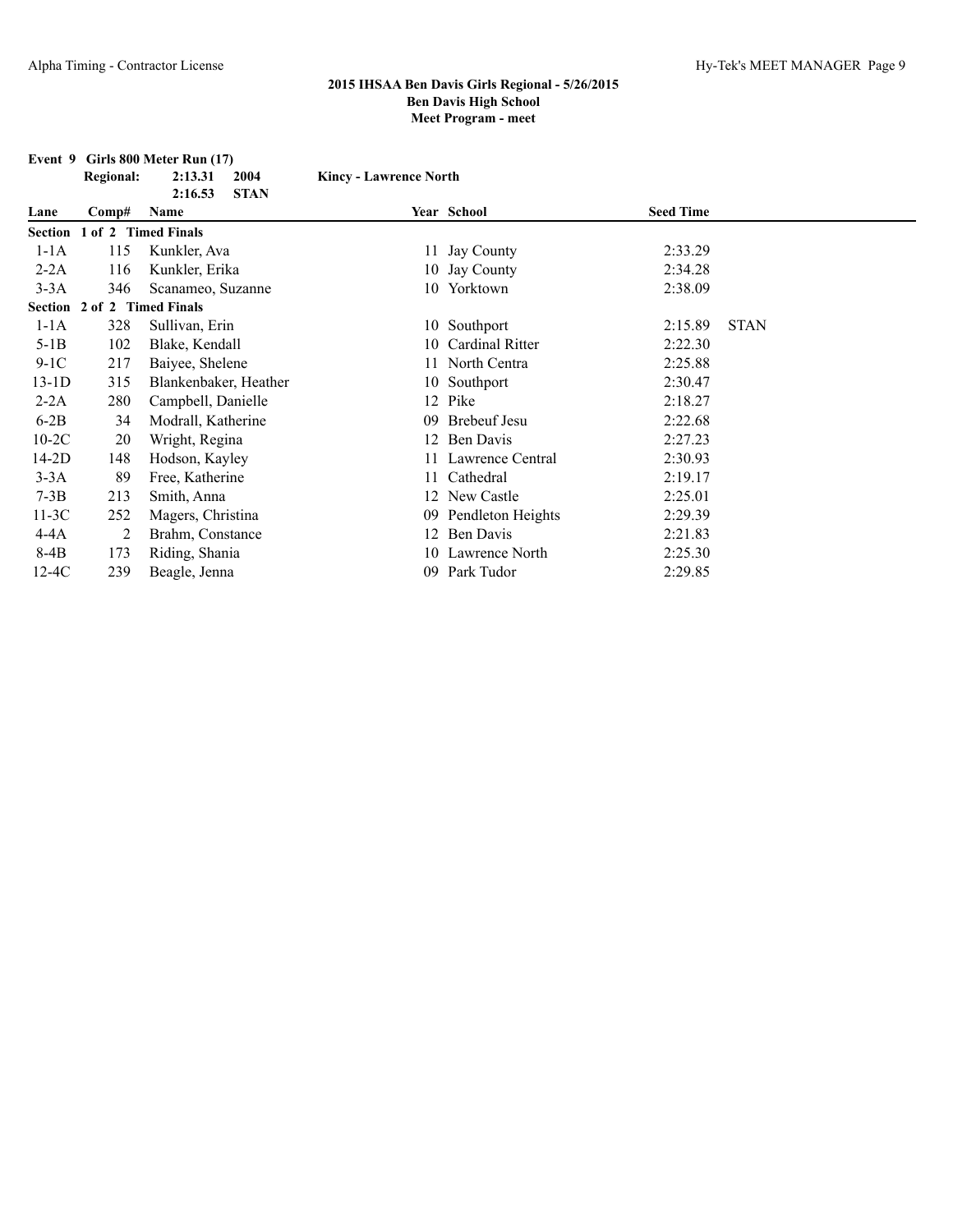|                | Event 10 Girls 3200 Meter Run (16) |                         |                                      |                        |                  |  |  |
|----------------|------------------------------------|-------------------------|--------------------------------------|------------------------|------------------|--|--|
|                | <b>Regional:</b>                   | 10:36.69<br>2012        | <b>Brenna Poulsen, North Central</b> |                        |                  |  |  |
|                |                                    | <b>STAN</b><br>10:54.21 |                                      |                        |                  |  |  |
| Lane           | Comp#                              | Name                    |                                      | Year School            | <b>Seed Time</b> |  |  |
|                | Section 1 of 1 Timed Finals        |                         |                                      |                        |                  |  |  |
|                | 251                                | Hall, Emma              |                                      | 10 Pendleton Heights   | 11:52.45         |  |  |
| $\overline{2}$ | 335                                | Aul, Madeline           | 09                                   | Yorktown               | 11:53.34         |  |  |
| 3              | 87                                 | Flood, Ellen            |                                      | 11 Cathedral           | 11:31.98         |  |  |
| 4              | 293                                | Lampert, Allison        |                                      | 10 Pike                | 11:40.77         |  |  |
| 5              | 84                                 | Arney, Erin             | 09.                                  | Cathedral              | 11:41.07         |  |  |
| 6              | 253                                | McCarty, Alli           |                                      | 10 Pendleton Heights   | 11:51.48         |  |  |
| 7              | 35                                 | Owens, Katie            |                                      | 12 Brebeuf Jesu        | 12:11.08         |  |  |
| 8              | 119                                | Wellman, Megan          |                                      | 11 Jay County          | 12:14.64         |  |  |
| 9              | 317                                | Bucker, Delaney         |                                      | Southport              | 12:15.70         |  |  |
| 10             | 186                                | Norris, Aubrey          | 09                                   | Monroe Central         | 12:25.86         |  |  |
| 11             | 170                                | Loughery, Maddie        |                                      | 09 Lawrence North      | 12:26.07         |  |  |
| 12             | 207                                | Brock, Catherine        |                                      | 10 New Castle          | 12:31.41         |  |  |
| 13             | 81                                 | Teed, Abby              | 09                                   | <b>Bishop Chartard</b> | 12:31.60         |  |  |
| 14             | 26                                 | Fisher, Susan           |                                      | 11 Brebeuf Jesu        | 12:33.75         |  |  |
| 15             | 272                                | O'Brian, Kayla          |                                      | Perry Meridian         | 12:35.15         |  |  |
| 16             | 333                                | Kerns, Kora             |                                      | 10 Union City          | 12:35.25         |  |  |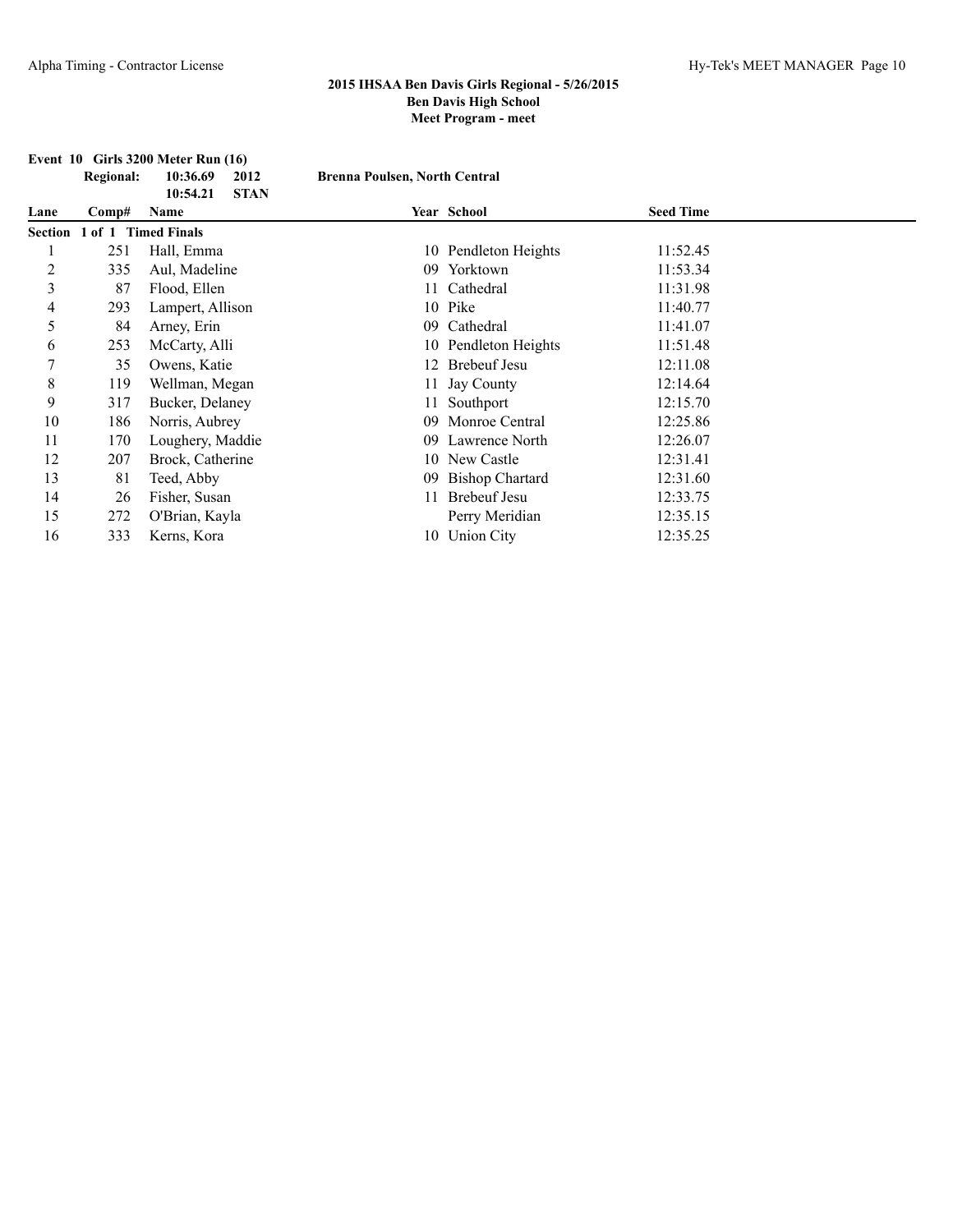**Event 11 Girls 4x400 Meter Relay (16)**

#### **Regional: 3:51.15 2012 Lawrence Central, Lawrence Central J McCray, A Hall, B Thomas, M Holder**

|                | 3:59.04<br><b>STAN</b>            |                              |                               |                                    |
|----------------|-----------------------------------|------------------------------|-------------------------------|------------------------------------|
| Lane           | Comp#<br>Team                     |                              | Relay                         | <b>Seed Time</b>                   |
|                | Section 1 of 2 Timed Finals       |                              |                               |                                    |
| 1              | New Castle                        |                              |                               | 4:27.53                            |
|                | 1) 206 Barr, Courtney 12          | 2) 208 Broyles, Macy 09      | 3) 209 Graham, Olivia 11      | 4) 210 Malott, Olivia 11           |
|                | 5) 211 Murali, Alaina 11          | 6) 212 Nicholson, Kristin 12 | 7) 213 Smith, Anna 12         | 8) 215 Watson, Gabby 09            |
| 2              | Monroe Central                    |                              |                               | 4:24.20                            |
|                | 1) 179 Clifford, Kaitlyn 10       | 2) 180 Deffendall, Hannah 11 | 3) 184 Huddleston, Marissa 09 | 4) 182 Duncan, Bailey 09           |
| 3              | Lawrence Central                  |                              |                               | 4:23.46                            |
|                | 1) 149 Jones, Jimmesia 09         | 2) 155 Simmons, De'Aira 09   | 3) 141 Beaver, Shania 11      | 4) 152 Norwood, Jai-lyn 09         |
|                | 5) 148 Hodson, Kayley 11          | 6) 146 Harris, Caroline 10   | 7) 157 Steinhardt, Sydney 10  | 8) 158 Stott, Lakara 11            |
| 4              | Lapel                             |                              |                               | 4:17.08                            |
|                | 1) 127 Addington, Tera 11         | 2) 129 Flora, Mandie 11      | 3) 130 Gill, Riley 10         | 4) 133 Miller, Brianna 12          |
|                | 5) 135 Ratzlaff, Sierra 12        | 6) 134 Ratzlaff, Lilly 11    | 7) 139 Voegele, Samantha 10   | 8) 140 Wyant, Tylor 10             |
| 5              | Perry Meridian                    |                              |                               | 4:18.98                            |
|                | 1) 263 Gayden, Terranecia 10      | 2) 268 Jones, Sarah          | 3) 271 Newhouse, Ariana 12    | 4) 276 Webber, Bailey 11           |
|                | 5) 264 Gayden, Tyunna             | 6) 262 Dahn, Tetee 12        | 7) 277 White, Emoni 11        |                                    |
| 6              | Jay County                        |                              |                               | 4:22.99                            |
|                | 1) 115 Kunkler, Ava 11            | 2) 114 Dues, Britlyn 10      | 3) 116 Kunkler, Erika 10      | 4) 118 Myers, Alexis 12            |
| 7              | Indianapolis Cathedral            |                              |                               | 4:24.97                            |
|                | 1) 96 Jordan, Cienna 11           | 2) 100 Sanders, Olivia 11    | 3) 101 Widel, Constanza 09    | 4) 88 Flood, Maggie 12             |
|                | 5) 97 Kaster, Bridget 11          | 6) 98 Mooney, Jackie 11      | 7) 83 Alatorre, Sofia 09      | 8) 89 Free, Katherine 11           |
| Section        | 2 of 2 Timed Finals               |                              |                               |                                    |
| 1              | North Central (Indianapolis)      |                              |                               | 4:11.98                            |
|                | 1) 223 Gibson, Raven 11           | 2) 226 Lehman, Alicia 09     | 3) 230 Miles, Amani 10        | 4) 235 Robinson, Paige 10          |
|                | 5) 219 Carson, Jasmine 09         | 6) 217 Baiyee, Shelene 11    | 7) 231 Minor, Breytn 10       | 8) 224 Jones, Courtney 10          |
| $\overline{c}$ | <b>Brebeuf Jesuit Preparatory</b> |                              |                               | 4:10.69                            |
|                | 1) 27 Gallagher, Mikayla 09       | 2) 36 Ozobu, Gold 12         | 3) 39 Smith, Jordan 09        | 4) 34 Modrall, Katherine 09        |
|                | 5) 30 Laramore, Lydia 10          | 6) 37 Pahud, Jane 11         | 7) 40 Sublett, Jacquelyn 10   | 8) 41 Vanderkooy, Sophia 11        |
| 3              | Yorktown                          |                              |                               | 4:10.53                            |
|                | 1) 343 Murr, Kendall 10           | 2) 342 Morgan, Kelsey 09     | 3) 344 Rapp, Hannah 09        | 4) 339 Howard-Anderson, A'Dreana 1 |
| 4              | Ben Davis                         |                              |                               | 4:05.46                            |
|                | 1) 2 Brahm, Constance 12          | 2) 14 Simmons, Kyara 10      | 3) 19 Woodson, Ra'Von 11      | 4) 21 Young, Erynn 11              |
|                | 5) 4 Campbell, Ralen 10           | 6) 5 Collier, Dajia 11       | 7) 20 Wright, Regina 12       | 8) 9 Jones, Di'Aira 09             |
| 5              | Indianapolis Bishop Chatard       |                              |                               | 4:09.53                            |
|                | 1) 68 Chapman, Erin 11            | 2) 69 Coan, Rebecca 11       | 3) 72 Kelly-Hooks, Kennedy 12 | 4) 71 Jacquay, Delaney 10          |
|                | 5) 70 Ernst, Teresa 11            | 6) 75 Murray, Mariah 11      | 7) 76 Nash, Bridget 09        |                                    |
| 6              | Southport                         |                              |                               | 4:09.96                            |
|                | 1) 314 Awosanya, Olatundun 11     | 2) 321 Harvey-King, Micah 12 | 3) 325 Sharpe, Kayla 09       | 4) 328 Sullivan, Erin 10           |
|                | 5) 315 Blankenbaker, Heather 10   | 6) 322 King, Cederia 11      | 7) 318 Cox, Katie 11          | 8) 320 Field, Bailey 10            |
| $\tau$         | Pike                              |                              |                               | 4:11.25                            |
|                | 1) 280 Campbell, Danielle 12      | 2) 287 Greene, Victoria 11   | 3) 297 Martin, Sydney 10      | 4) 301 Ross, Jordyn 11             |
|                | 5) 295 Malichi, Tobi 10           | 6) 294 Malichi, Jodi 10      | 7) 286 Gray, Ariel 12         | 8) 288 Irby, Lynna 10              |
| 8              | Park Tudor                        |                              |                               | 4:14.11                            |
|                | 1) 244 Mosongo, Bosi 11           | 2) 239 Beagle, Jenna 09      | 3) 240 Burgener, Sofia 11     | 4) 247 Shafique, Hana 09           |
|                | 5) 241 Duiser, Peyton 11          | 6) 245 Palmer, Jessica 12    | 7) 246 Phillips, Beatrice 11  | 8) 243 Hoffbauer, Micah 11         |
| 9              | Lawrence North                    |                              |                               | 4:17.03                            |
|                | 1) 160 Allen, Kayla 10            | 2) 167 Corbin, Hayli 12      | 3) 168 George, Jalacia 12     | 4) 172 Nichols, Marissa 10         |
|                | 5) 173 Riding, Shania 10          | 6) 175 Stewart, Peyton 12    | 7) 176 Watts, Mary 09         | 8) 177 Windler, Sierra 10          |
|                |                                   |                              |                               |                                    |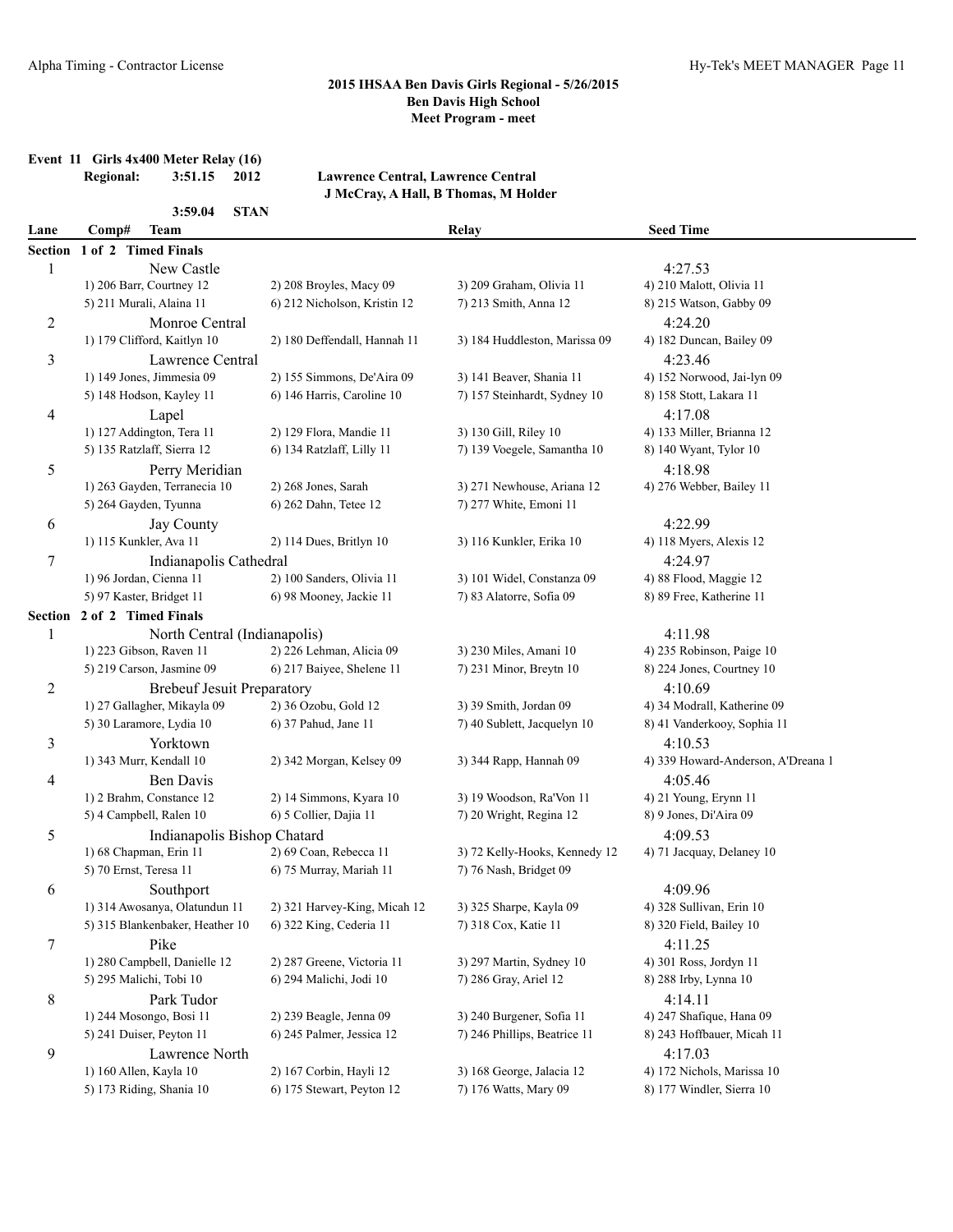|                | <b>Regional:</b>     | 19-05                     | 2007        | <b>Young - Muncie Central</b> |                     |                  |             |
|----------------|----------------------|---------------------------|-------------|-------------------------------|---------------------|------------------|-------------|
|                |                      | 17-09.25                  | <b>STAN</b> |                               |                     |                  |             |
| Pos            | Comp#                | Name                      |             |                               | Year School         | <b>Seed Mark</b> |             |
|                | Flight 1 of 2 Finals |                           |             |                               |                     |                  |             |
|                | 32                   | McDuffie, Devin           |             | 11                            | <b>Brebeuf Jesu</b> | 16-07.50         |             |
| 2              | 339                  | Howard-Anderson, A'Dreana |             |                               | Yorktown            | 16-07.50         |             |
| 3              | 286                  | Gray, Ariel               |             |                               | 12 Pike             | 16-08.50         |             |
| 4              | 221                  | Flemings, Amoni           |             |                               | North Centra        | 16-08.50         |             |
| 5              | 298                  | Moore, Adrianna           |             | 09                            | Pike                | 16-09.50         |             |
| 6              | 191                  | Coleman, Olivia           |             |                               | 12 Mt. Vernon       | 17-02.00         |             |
| 7              | 96                   | Jordan, Cienna            |             |                               | 11 Cathedral        | 17-02.50         |             |
| 8              | 19                   | Woodson, Ra'Von           |             |                               | Ben Davis           | 18-06.00         | <b>STAN</b> |
|                | Flight 2 of 2 Finals |                           |             |                               |                     |                  |             |
|                | 199                  | Barnes, Aaliyah           |             | 09                            | Muncie Central      | 15-00.75         |             |
| $\overline{2}$ | 181                  | DiBiasio, Katarina        |             |                               | 10 Monroe Central   | 15-01.25         |             |
| 3              | 254                  | Merryman, Michelle        |             | 09                            | Pendleton Heights   | 15-07.50         |             |
| 4              | 330                  | Walker, Alexa             |             |                               | 12 Southport        | 15-09.00         |             |
| 5              | 4                    | Campbell, Ralen           |             | 10.                           | Ben Davis           | 15-11.00         |             |
| 6              | 169                  | Jones, Autumn             |             |                               | Lawrence North      | 16-02.00         |             |
| 7              | 82                   | Jean-baptiste, Marsha     |             |                               | Broad Ripple        | $16-03.50$       |             |
| 8              | 157                  | Steinhardt, Sydney        |             |                               | 10 Lawrence Central | 16-06.00         |             |

# **Event 12 Girls Long Jump (16)**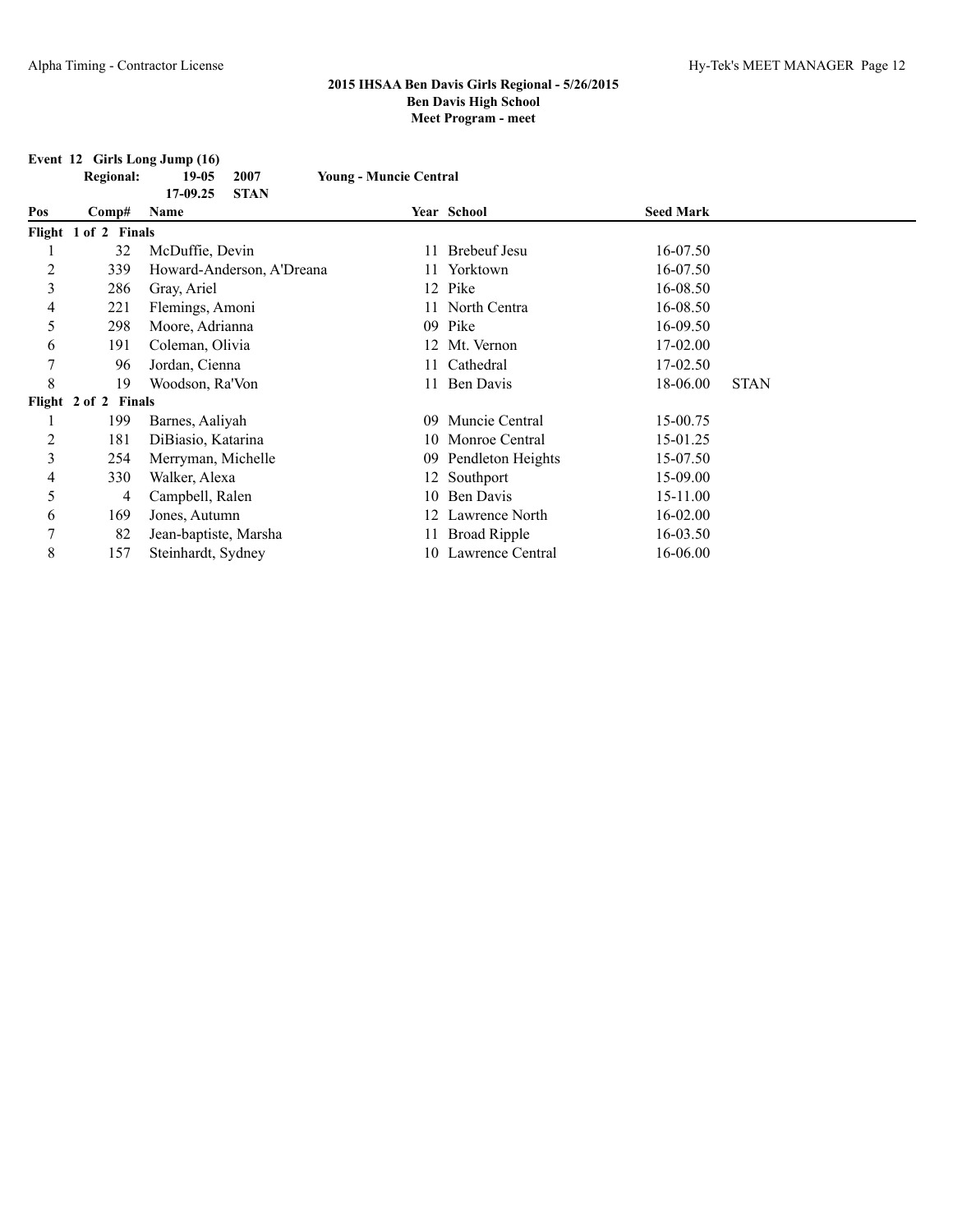**Event 13 Girls High Jump (16)**

|                | <b>Regional:</b>     | $5 - 07.50$<br>2007      | <b>Breslin - Cathedral</b> |                        |                  |             |
|----------------|----------------------|--------------------------|----------------------------|------------------------|------------------|-------------|
|                |                      | <b>STAN</b><br>$5-04.00$ |                            |                        |                  |             |
| Pos            | Comp#                | Name                     |                            | Year School            | <b>Seed Mark</b> |             |
|                | Flight 1 of 1 Finals |                          |                            |                        |                  |             |
|                | 298                  | Moore, Adrianna          |                            | 09 Pike                | $4 - 10.00$      |             |
| $\overline{c}$ | 341                  | Malapit, Carson          | 12                         | Yorktown               | $4 - 10.00$      |             |
| 3              | 47                   | Wohlert, Julia           | 09.                        | Decatur Central        | $4 - 10.00$      |             |
| 4              | 123                  | Sander, Allison          |                            | 10 Knightstown         | $4 - 10.00$      |             |
| 5              | 320                  | Field, Bailey            |                            | 10 Southport           | $4 - 10.00$      |             |
| 6              | 152                  | Norwood, Jai-lyn         | $^{09}$                    | Lawrence Central       | $4 - 10.00$      |             |
| 7              | 210                  | Malott, Olivia           | 11.                        | New Castle             | 5-00.00          |             |
| 9              | 187                  | Yates, Megen             |                            | 12 Monroe Central      | 5-01.00          |             |
| 10             | 233                  | Reid, Hannah             |                            | 12 North Centra        | 5-01.00          |             |
| 11             | 50                   | Mourey, Shelby           |                            | 12 Eastern Hancock     | 5-02.00          |             |
| 12             | 21                   | Young, Erynn             | 11                         | Ben Davis              | 5-02.00          |             |
| 13             | 295                  | Malichi, Tobi            |                            | 10 Pike                | 5-02.00          |             |
| 14             | 244                  | Mosongo, Bosi            | 11                         | Park Tudor             | 5-03.00          |             |
| 15             | 273                  | Orr, Heather             |                            | 10 Perry Meridian      | 5-03.00          |             |
| 16             | 75                   | Murray, Mariah           |                            | <b>Bishop Chartard</b> | 5-03.00          |             |
| 17             |                      | Cuttino, Shavona         |                            | 12 Ben Davis           | 5-04.00          | <b>STAN</b> |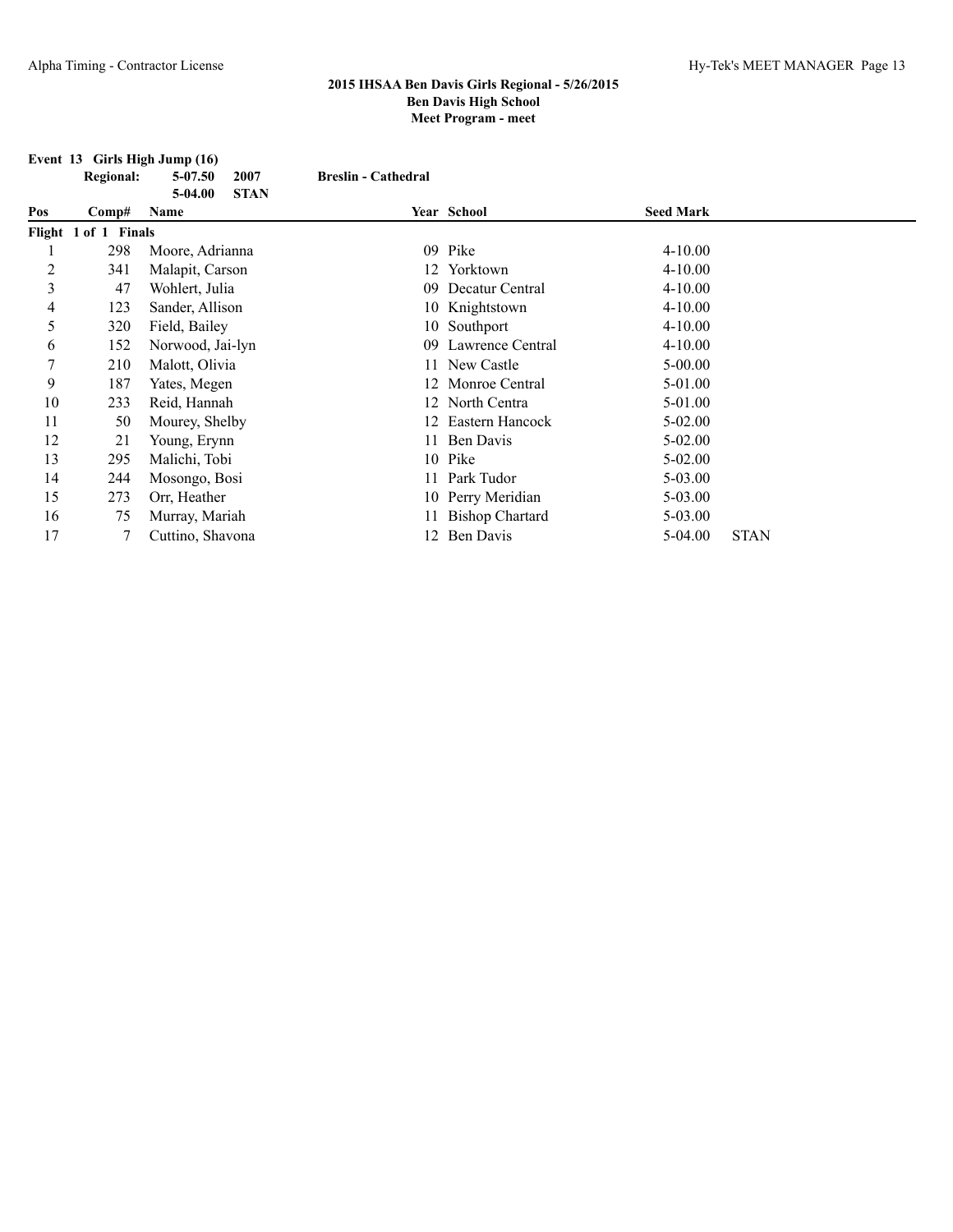**Event 14 Girls Discus Throw (16)**

|  | Regional: 155-08.50 2014      | Adriana Brown, Lawrence Cen        |
|--|-------------------------------|------------------------------------|
|  | Regional: 155-08.50 5/27/2014 | <b>Adriana Brown, Lawrence Cen</b> |
|  | 131-04 STAN                   |                                    |

| Pos    | Comp#                | Name                  | Year School        | <b>Seed Mark</b> |  |
|--------|----------------------|-----------------------|--------------------|------------------|--|
|        | Flight 1 of 2 Finals |                       |                    |                  |  |
|        | 266                  | Hill, Alexis          | 10 Perry Meridian  | 102-09           |  |
| 2      | 242                  | Harrington, Dominique | 12 Park Tudor      | 103-07           |  |
| 3      | 183                  | Duncan, Destiny       | 11 Monroe Central  | 103-09           |  |
| 4      | 43                   | Smith, Sabrina        | 11 Cowan           | 103-11           |  |
| 5      | 90                   | Giles, Sydney         | 10 Cathedral       | $104 - 10$       |  |
| 6      | 214                  | Warner, Caroline      | 10 New Castle      | 109-02.50        |  |
| 7      | 15                   | Simms, Jaylinn        | 10 Ben Davis       | 109-03           |  |
| 8      | 85                   | Brinkley, Princess    | 11 Cathedral       | 111-06           |  |
|        | Flight 2 of 2 Finals |                       |                    |                  |  |
|        | 165                  | Carter, Princess      | 10 Lawrence North  | $112 - 10.50$    |  |
| 2      | 222                  | Ford, Nijah           | 10 North Centra    | 114-11           |  |
| 3      | 261                  | Adams, Brianna        | 11 Perry Meridian  | 116-03           |  |
| 4      |                      | Dickerson, Jacie      | 12 Anderson        | 116-06.50        |  |
| 5      | 285                  | Flight, Taylor        | 10 Pike            | 117-08           |  |
| 6      | 203                  | Jackson, Savannah     | 12 Muncie Central  | 118-10           |  |
| $\tau$ | 216                  | Avant, Kayjah         | 10 North Centra    | 119-07.50        |  |
| 8      | 74                   | Logan, Anna           | 12 Bishop Chartard | 129-02           |  |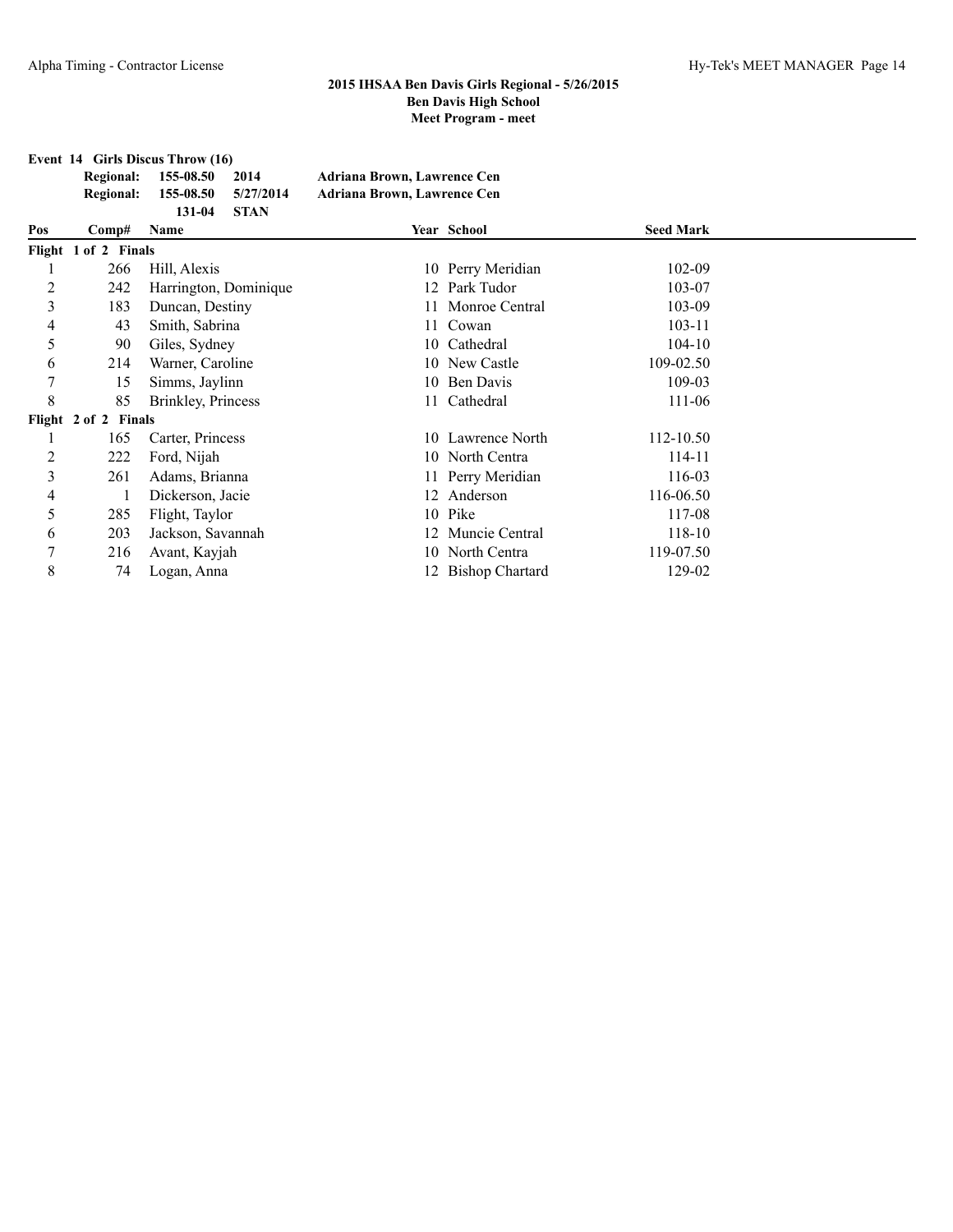**Event 15 Girls Shot Put (16)**

| <b>Regional:</b> | 48-02    | 2014            | Adriana Brown, Lawrence Cen |
|------------------|----------|-----------------|-----------------------------|
| <b>Regional:</b> |          | 48-02 5/27/2014 | Adriana Brown, Lawrence Cen |
|                  | 40-10.00 | <b>STAN</b>     |                             |

| Pos | Comp#                | Name               |     | Year School            | <b>Seed Mark</b> |  |
|-----|----------------------|--------------------|-----|------------------------|------------------|--|
|     | Flight 1 of 2 Finals |                    |     |                        |                  |  |
|     | 305                  | Brown, Hope        | 09  | Randolph Southern      | 30-01.00         |  |
| 2   | 336                  | Bell, Tyrah        | 10- | Yorktown               | 30-07.00         |  |
| 3   | 189                  | Chambers, Riley    |     | 10 Mt. Vernon          | 32-03.50         |  |
| 4   | 48                   | Allen, Bailey      | 09  | Eastern Hancock        | 32-08.25         |  |
| 5   |                      | Dickerson, Jacie   |     | 12 Anderson            | 33-09.75         |  |
| 6   | 216                  | Avant, Kayjah      |     | 10 North Centra        | 33-10.00         |  |
| 7   | 62                   | Pierce, Michelle   | 09  | Heritage Christian     | 34-02.00         |  |
| 8   | 18                   | Thompson, TyAsia   | 11. | Ben Davis              | 34-04.50         |  |
|     | Flight 2 of 2 Finals |                    |     |                        |                  |  |
|     | 65                   | Naku, Sheila       |     | Arsenal Tech           | 34-06.00         |  |
| 2   | 144                  | Gillard, Tajhanae  |     | 11 Lawrence Central    | 34-08.00         |  |
| 3   | 278                  | Wilson, Daiva      | 11. | Perry Meridian         | $35-04.00$       |  |
| 4   | 80                   | Skripsky, Rosemary | 11  | <b>Bishop Chartard</b> | 35-08.00         |  |
| 5   | 203                  | Jackson, Savannah  |     | 12 Muncie Central      | 35-09.50         |  |
| 6   | 45                   | Aguirre, Nancy     | 09  | Decatur Central        | 35-10.50         |  |
| 7   | 266                  | Hill, Alexis       |     | 10 Perry Meridian      | 35-11.25         |  |
| 8   | 51                   | Ruble, Kaycee      |     | Eastern Hancock        | 36-06.00         |  |